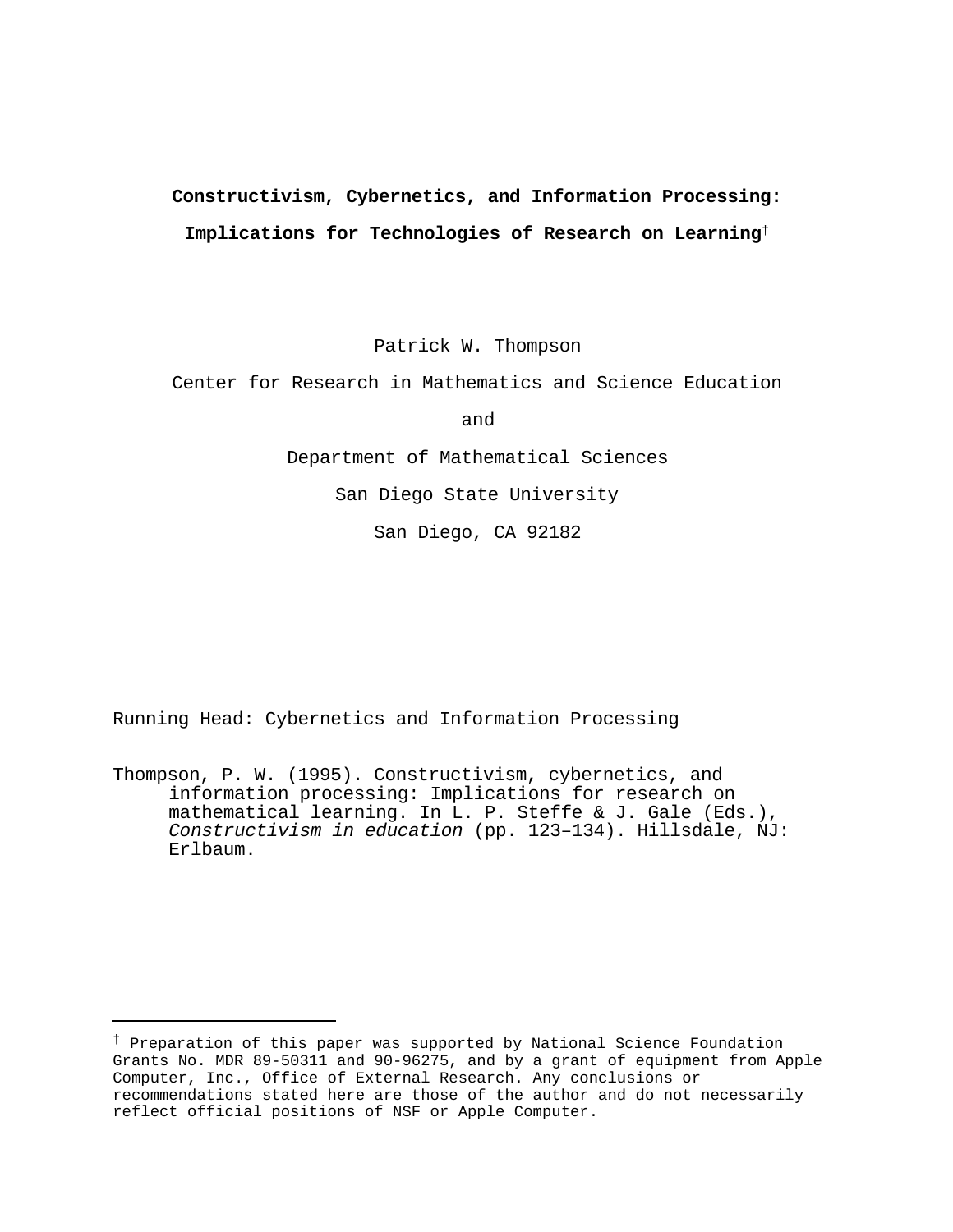Constructivism as a philosophical orientation has been widely accepted in mathematics and science education only since the early 1980s. As it became more broadly accepted, it also became clear that there were incongruous images of it. In 1984, Ernst von Glasersfeld (von Glasersfeld, 1984) introduced a distinction, echoed in Steier's paper at this conference, between what he called "naive" constructivism and "radical" constructivism. At the risk of oversimplification, suffice it to say that naive constructivism is the acceptance that learners construct their own knowledge, while radical constructivism is the acceptance that naive constructivism applies to everyone--researchers and philosophers included. Von Glasersfeld's distinction had a pejorative ring to it, and rightly so. Unreflective acceptance of naive constructivism easily became dogmatic ideology, which had and continues to have many unwanted consequences.<sup>1</sup> On the other hand, I will attempt to make a case that to do research we must spend a good part of our time *acting* as naive constructivists, even when operating within a radical constructivist or ecological constructionist framework. To make clear that the orientation I have in mind is not unreflexive, I will call it "utilitarian" constructivism, and will use Steier's and Spiro's papers as a starting point in its explication.

-1-

 $1$  One such consequence is the widespread conclusion that exposition is an unacceptable teaching method. I am continually amazed by the admonition, seen frequently in mathematics education trade journals, that teachers must not give knowledge to students ready-made since students should construct their own knowledge. This says to me that many people do not understand that there is no such thing as "ready-made" knowledge, and that students construct their knowledge *regardless* of what a teacher does--but what they construct can be influenced by the nature of the social and intellectual occasions in which the constructions take place.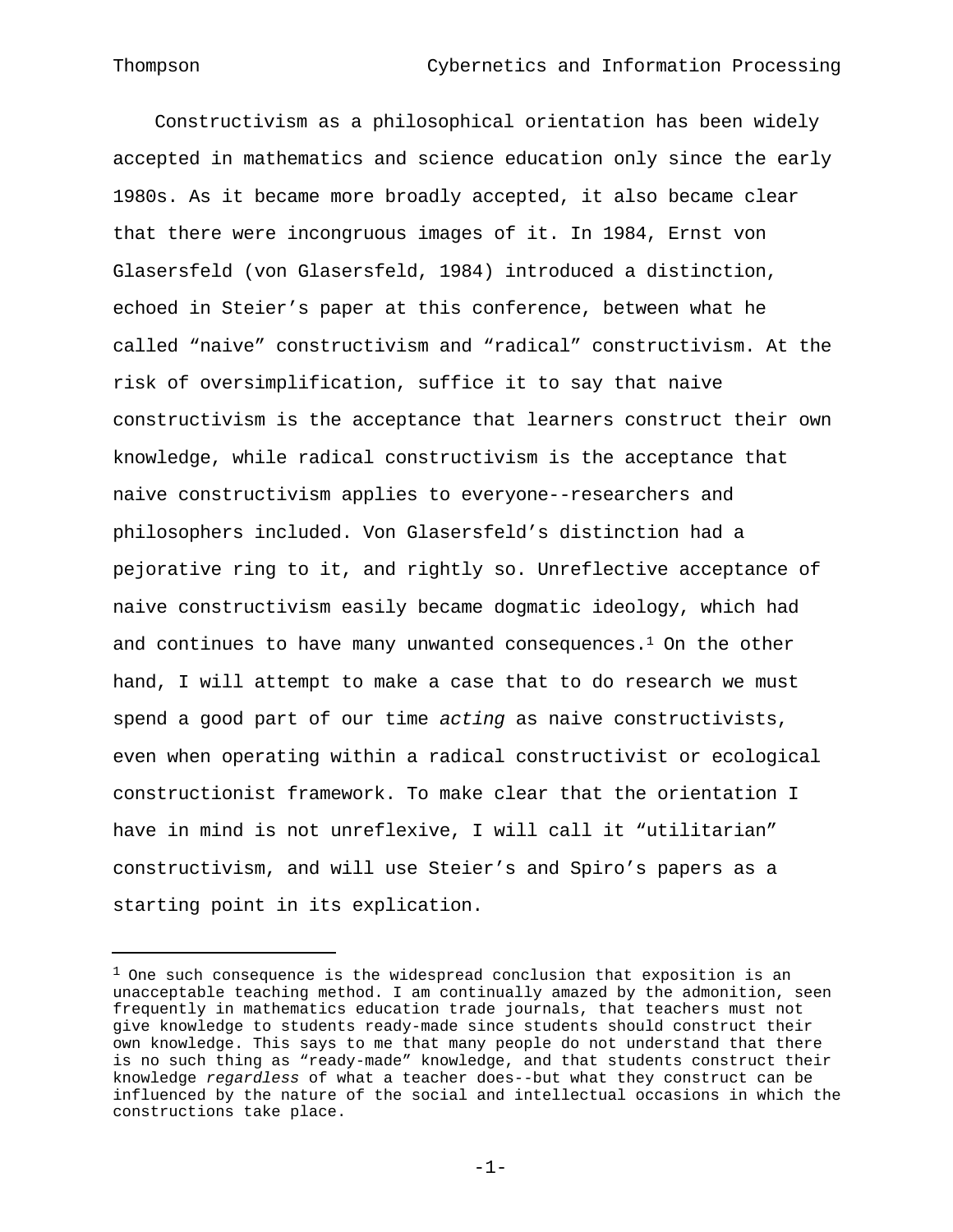# **Cybernetics and Reflexivity**

Steier makes a strong argument that researchers of human systems need to keep in mind their contributions to the phenomena they analyze, which, in turn, contribute to their construction of the system being investigated. The system being investigated is as much an artifact of the theoretical conversations guiding the researcher's actions as it is of the participants' actions and orientations. Steier contrasts this position with early cybernetics. I have tried to capture his comparison in two diagrams (Figures 1 and 2).



Figure 1. An early, cybernetic, image of theorizing about others' cognitions.

Figure 1 is of me, as researcher, doing research from an early cybernetic perspective on others' mathematical understanding. I study others in natural or provoked settings with the intent of constructing models of their realities. I approach the task with a sense of omnipotence — others construct their realities, and I make sense of what those realities are.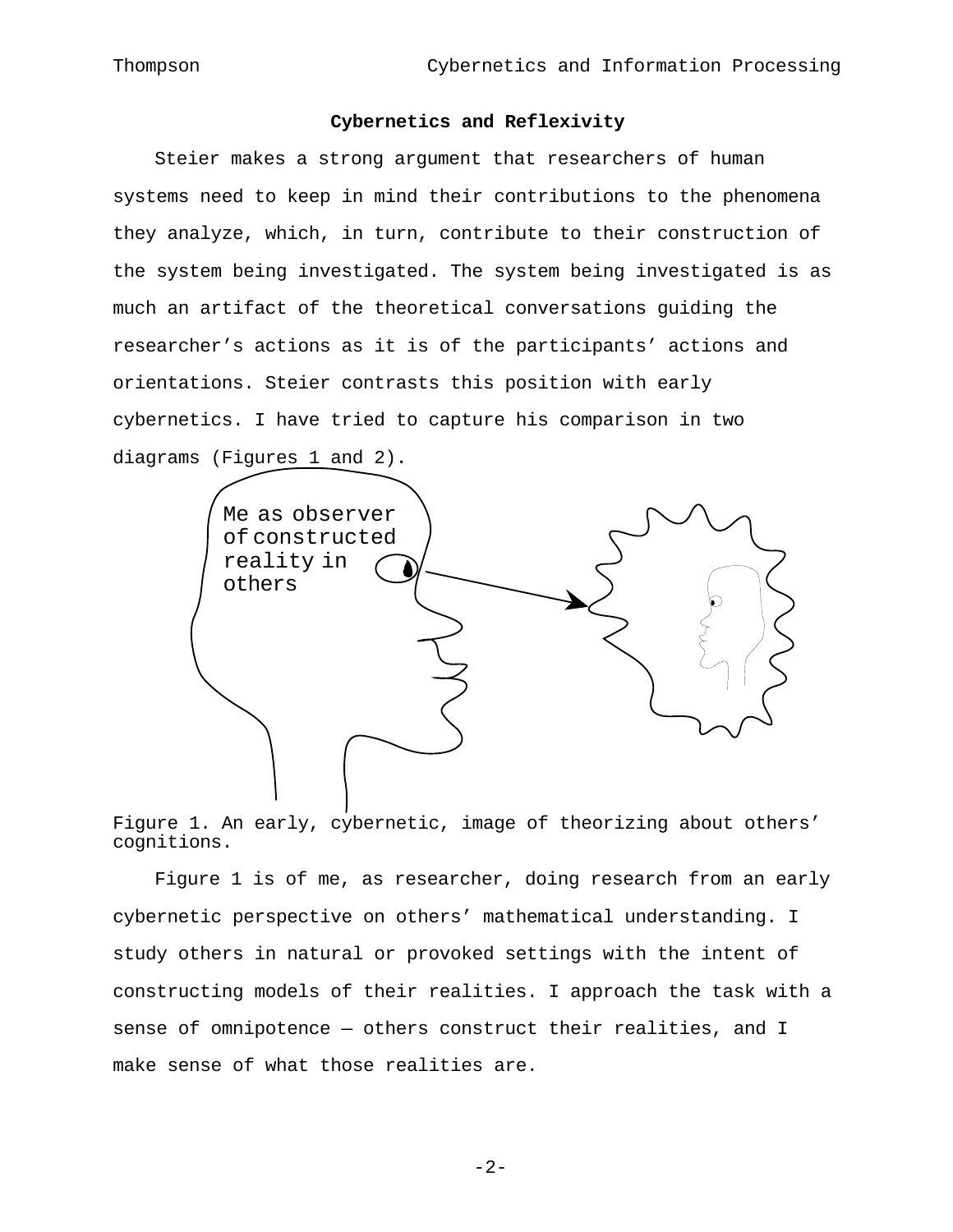

Figure 2. A contemporary, cybernetics of cybernetics, image of theorizing about others' cognitions.

Figure 2 is of me, as researcher, doing research from a later cybernetic perspective on others' mathematical understanding. From this perspective, I take into account that I, my artifacts, and the events occasioned by me are part of others' constructed realities. The images, goals, and intentions guiding my actions appear explicitly in my image of another's understanding, and I attempt to take those aspects of others' experiences into account as I try to understand their realities.

There is one thing that Figure 2 does not reveal explicitly. Reflexivity in one's research activities, explicated so well by Steier, is more than being aware that your involvement helps to create the behavior you wish to study. Reflexivity in research also entails reflecting on:

• Your sense of your research domain,

• How that sense is expressed in your researching actions,

• The contributions your actions make to the behavior you wish to study,

-3-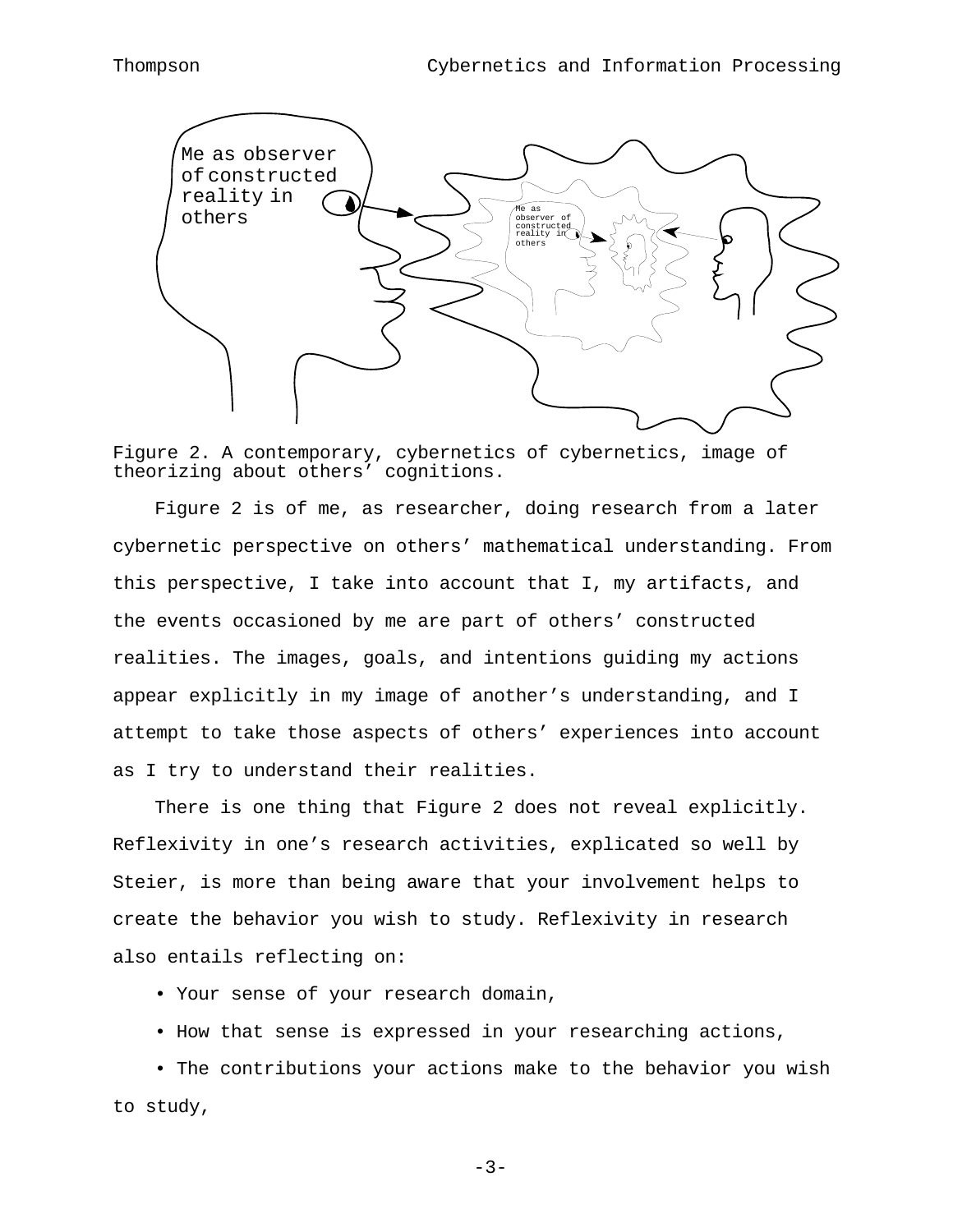• and how your observations of behavior influence your sense of the research domain.

The circularity in the "cybernetics of cybernetics" perspective should be evident, but it is not the closed circularity that renders circular definitions meaningless. It resembles the circularity in "a barber is ordered to shave everyone in town who does not shave himself."2 The circularity is temporal, as is the circularity of dynamic, nonlinear systems. At the moment we reflect on any of the items listed above we do so at a particular moment. Those reflections express themselves in our actions, but only subsequent to that moment of reflection, and we will find occasions to reflect again on "us in the data." The flip side of reflexive research is that we can never capture where we are  $(i.e., our current understanding)$ ; at best we can capture where we have been, and we *use* our current understandings in our attempts to capture where we were (MacKay, 1955; MacKay, 1965). When we reflect on "us in the data" on occasion *x*, we will get a sense of the influence of those reflections when we reflect on "us in the data" on occasion *x*+1.

# **The Practice of Reflexive Research**

i<br>H

Why do I dwell on this aspect of reflexive research, the idea that we always reflect retrospectively on our contributions to the phenomena of interest? In part it is because of the experience of

 $2$  This example is often given to illustrate the need for logical hierarchies to exclude self-contradictory, self-referential propositional systems (Kneebone, 1963). Percy Bridgeman (1934) noted that, were the barber to make a list of the people who shaved themselves at the moment he is given this order, he would either be on the list or not. Either way, there is no contradiction when he subsequently shaves himself or not.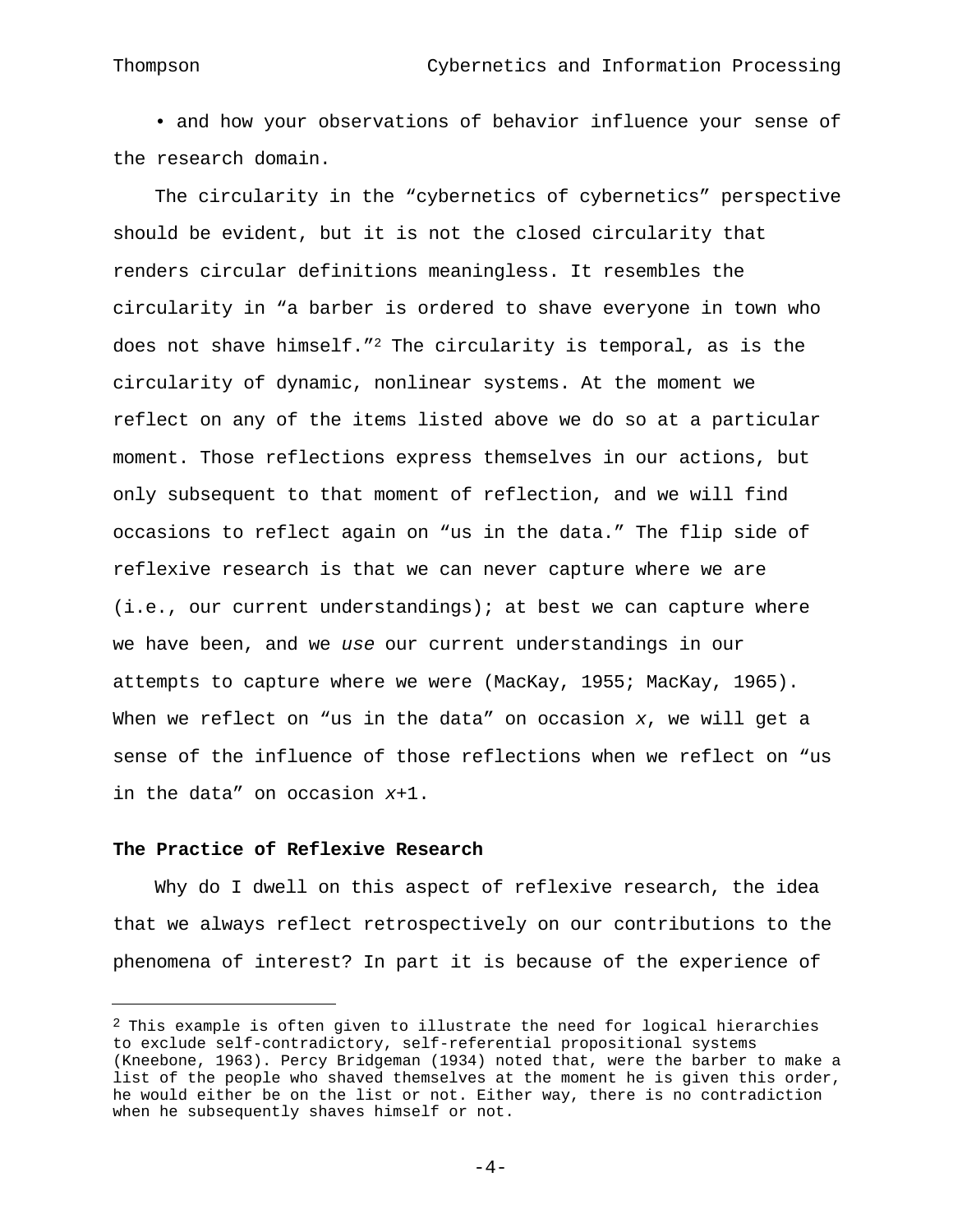teaching recursive functions and recursive programming to prospective teachers. Those who try to restructure their thinking so that recursive functions and recursive procedures are an expression of their thinking invariably go through a phase where they feel trapped by recursive thinking. There are two sides to this sense of feeling trapped: When thinking of the process as a whole, they have the feeling that nothing ever gets done (closed circularity). When they are thinking of the process as a series of steps, they think through the recursion step-by-step, developing a sense of infinite regress, instead of objectifying the product of recursive thinking (Thompson, 1985). This evidently is a necessary phase; it is through reflecting on the product of thinking recursively in relation to their process of thinking recursively that they finally objectify recursive processes. I suspect that initiates to reflexive research will experience the same sense of being trapped if they are not aware that this is an ongoing process — that on every occasion in which they practice reflexive research they will be using radical constructivism instrumentally, they will be acting as instrumental constructivists. I say that they will be acting as instrumental constructivists because during those moments of retrospective reflection, they will be attempting to understand people's realities "as they are." The difference between practicing naive constructivism and using radical constructivism instrumentally is that while using constructivism instrumentally, we must do so with the awareness that our deliberations are tentative — that what we discern now will affect our future actions. Our future actions, in turn, may provide

 $-5-$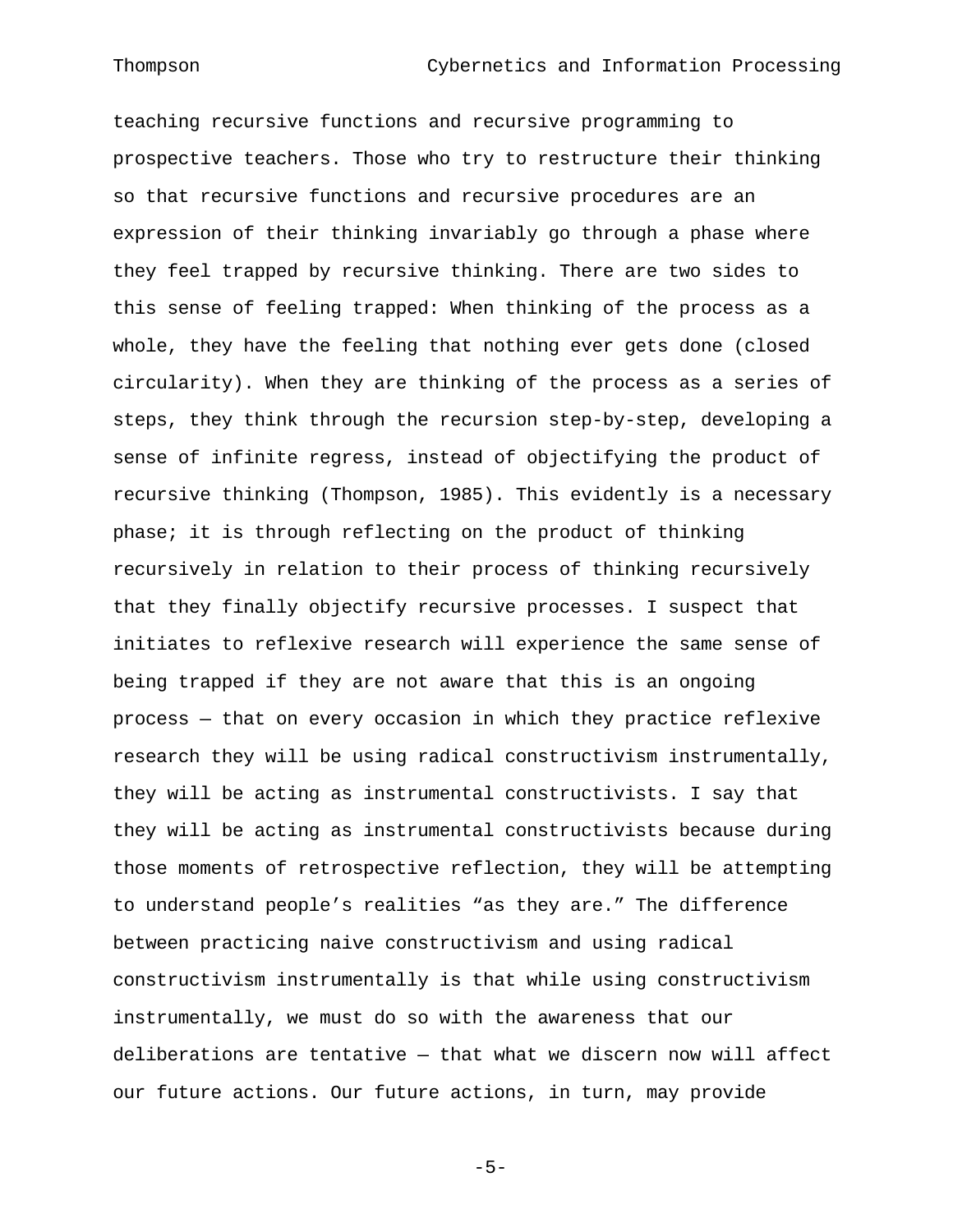occasions for us to rethink our current deliberations and will affect the realities of the people participating in our investigations.<sup>3</sup>

### **An example**

i<br>H

When reading Steier's discussions of reflexive research, one passage struck me as being especially relevant to my own work. In relating his research on organizational identity, Steier remarked "... my relationship to the group can be seen to co-create the very organizational identity I am trying to understand." This passage caused me to reflect on a recent series of teaching experiments that have become influential in several researchers' projects on quantitative and algebraic reasoning. The behavior of children in these teaching experiments (one on complexity, the other on concepts of rate) revealed ways of reasoning that I did not fully expect, and most people reading of them did not expect, yet when other researchers have looked more closely within their own projects, they also have found these ways of reasoning. Why were these ways of reasoning not seen before? According to Steier, it is because no one was looking for anything that would give children occasions to express themselves in ways that reflected such reasoning. Evidently, children were positioned to express this "new" type of reasoning, but researchers were not positioned to co-create it.

 $-6-$ 

 $3$  The notion of future actions entails the possibility of creating artifacts such as problems, tests, software, and discussions surrounding them. It also entails developing sensitivities to occasions for deeper probing, and the initiation of discussions that otherwise might not occur without having so reflected.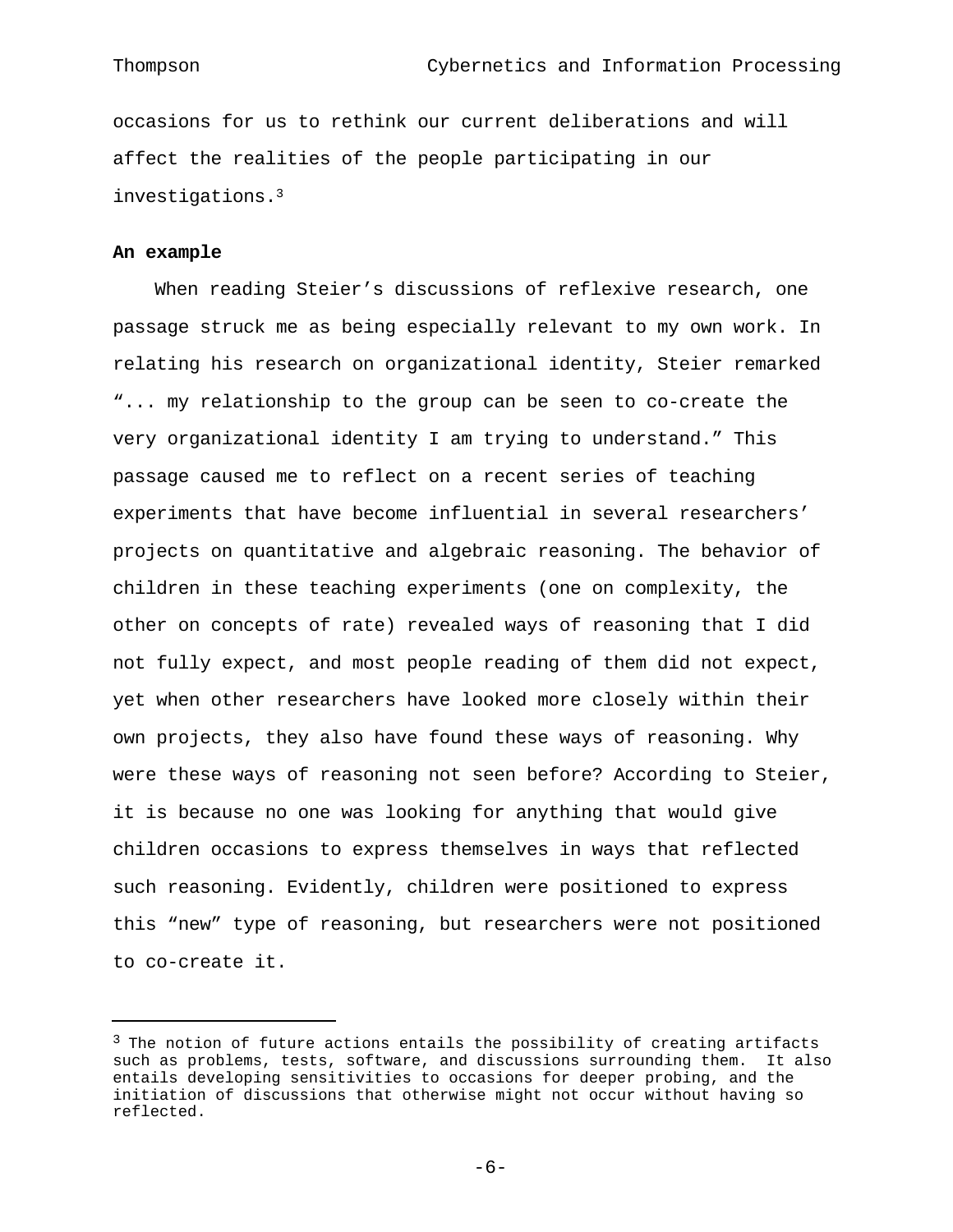In a marginal comment to Steier's paper, I paraphrased the quotation given on the previous page so that it pertained to my investigation of one student's concepts of rate: "... my relationship to [JJ] can be seen to co-create the very [concept of rate] I am trying to understand." My relationship to this girl, JJ, was that I brought her to the teaching experiment, designed special software that would support discussions about speed and rate, asked questions of her about situations surrounding the software, encouraged her to abandon her (unthinkingly) selfimposed constraint that she calculate all intermediate results, and prepared for the next lesson by thinking about her understandings as expressed in response to my questions. In retrospect, I can also see that I was attempting to separate my contributions to JJ's provoked responses from what she contributed to my questions.

#### **Social Constructivism**

I shall anticipate an objection. I imagine some might react that I have accommodated radical constructivism so that instead of being focused on individuals it now focuses on individuals in relation to me (or, more generally, a researcher), and that it still ignores the importance of "socially constructed" knowledge (Davydov, 1990; Goodwin & Heritage, 1990; Lave, 1988a; Lave, 1988b; Saxe, 1991; Solomon, 1989; Wertsch, 1985). First, radical constructivism has never ignored the importance of social relationships (Cobb, 1990; Cobb, Yackel, & Wood, 1992; Confrey, 1991; Thompson, 1979; von Glasersfeld, 1992). Second, this dispute amounts to one of figure versus ground. If we can agree that

 $-7-$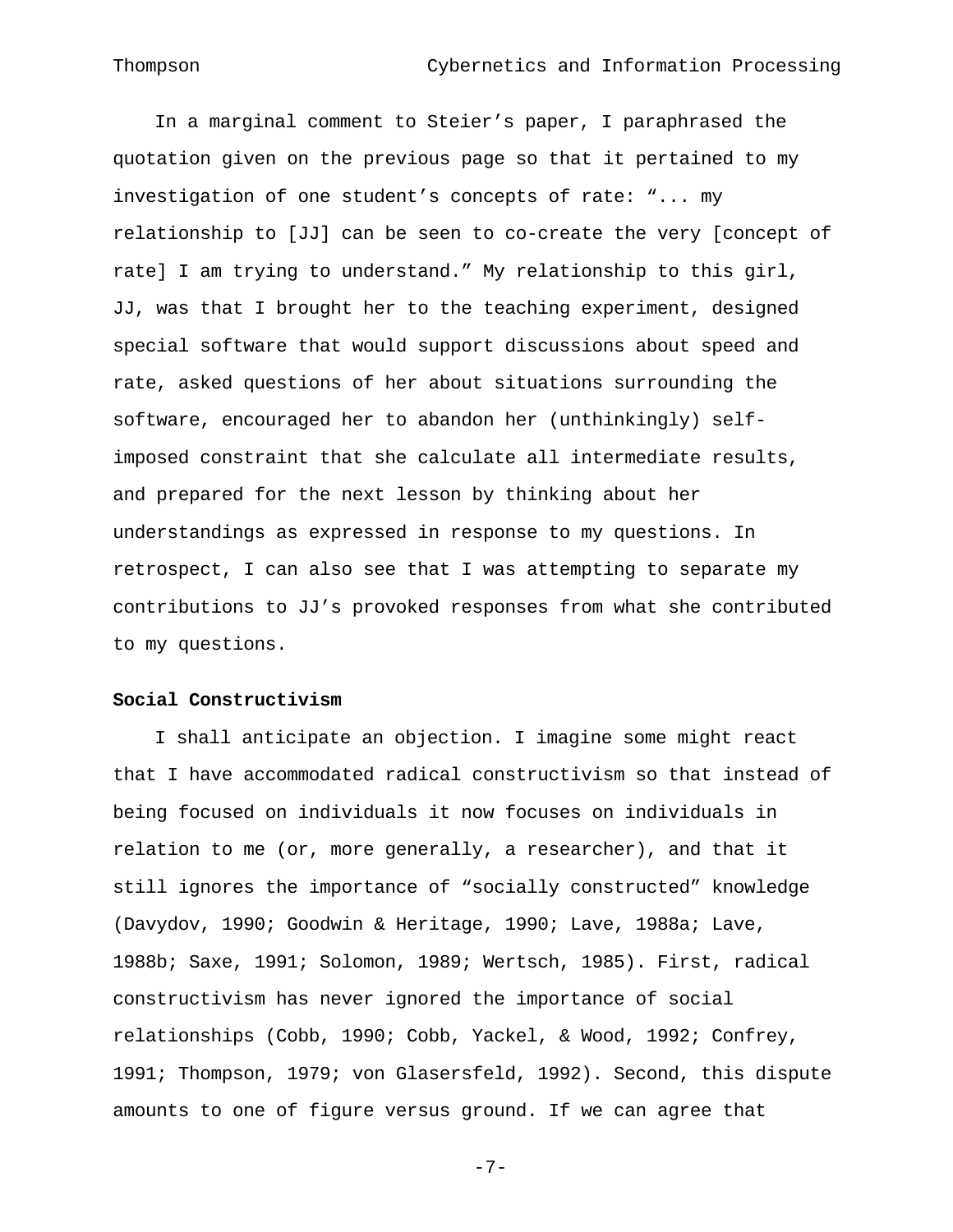### Thompson Cybernetics and Information Processing

social relationships involve individuals and that individuals are continually involved in social relationships, then it is legitimate to take either individuals (as the things related to one another) or relationship (among individuals) as figure and the other as ground — as long as one keeps in mind which is being taken as figure and which is being taken as ground. I happen to prefer taking the individual as figure, framing discussions of social interactions within discussions of the mental operations by which individuals constitute situations, and framing social interactions within a general paradigm of mutually orienting accommodations among individuals (Bauersfeld, 1980; Bauersfeld, 1988; Bauersfeld, 1990; Cobb et al., 1992; Powers, 1978; Thompson, 1979).4 This orientation to the individual is not opposed to social constructivism; it just puts the emphasis in a different place.<sup>5</sup>

# **Learning, Teaching, and Constructivism**

Spiro et al.'s papers (hereafter, "Spiro's papers") have a very different orientation than Steier's. They orient us toward an application of constructivism in addressing the very serious problem of students' difficulties in learning advanced, complex subjects. My remarks about reflexive research of the previous

 $-8-$ 

 $4$  One notion that I resist strongly is the notion of "social cognition," that somehow knowledge, as a socially-constructed object, is "out there," inbetween the individuals interacting socially. It is only in the mind of an observer that socially-constructed knowledge is "out there" (Maturana, 1987), and it is "out there" only as a consensual domain (Maturana, 1978; Richards, 1991).

<sup>5</sup> This position *is* in opposition to simple-minded versions of social constructivism, wherein cognitive explanations of student's actions in interviews are dismissed with the counter-explanation that "the children had not learned how to behave in that situation" (Solomon, 1989).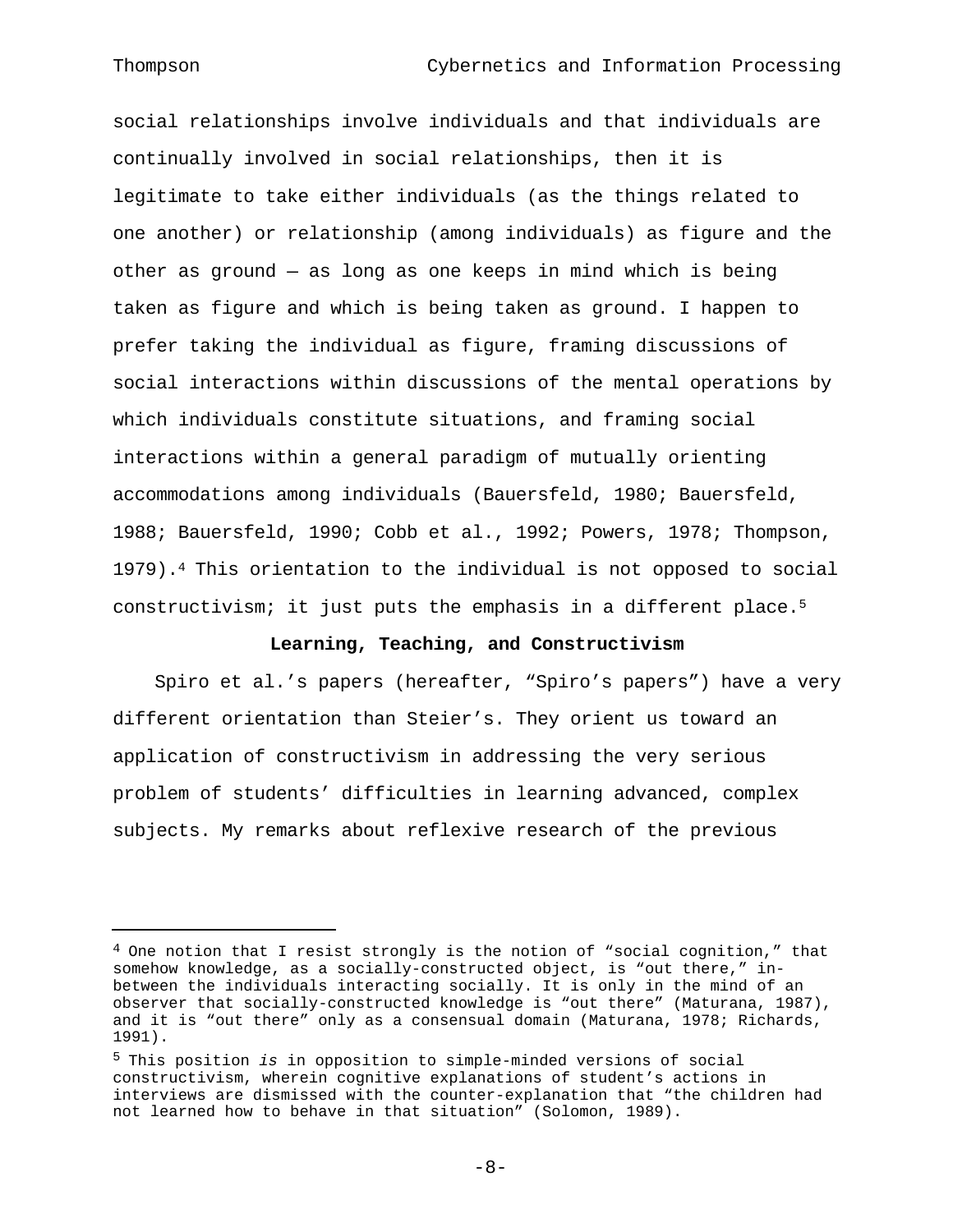section apply indirectly to Spiro's research program; I will draw connections later.

# **Problems of Learning Advanced Domains**

Spiro's argument is that we must break away from current curricular and pedagogical practices because of their insidious effects on students' abilities to learn advanced, complex, illstructured domains. I agree whole-heartedly. Spiro's list (Spiro, Coulson, Feltovich, & Anderson, 1988, pp. 376-377) is repeated below; I have annotated it with comments pertaining directly to mathematics education.

- Oversimplification of complex and irregular structure
- Overreliance on a single basis for mental representation

These are common characteristics of mathematics students at middle and secondary levels of public school. I suspect that they are direct reflections of the orientations common among teachers (Porter, 1989) and mathematics texts (Fuson, Stigler, & Bartsch, 1989; Stigler, Fuson, Ham, & Kim, 1986).

- Context-independent conceptual representation
- Overreliance on precompiled knowledge structures
- Rigid compartmentalization of knowledge components

The first item above is a hallmark of typical mathematics instruction. An over-emphasis on symbolic methods in elementary and secondary mathematics, sometimes with the misguided intention to first teach general forms so that they can later be widely instantiated, has little chance of producing anything other than the visually moderated sequences described by Bob Davis (Davis,

 $-9-$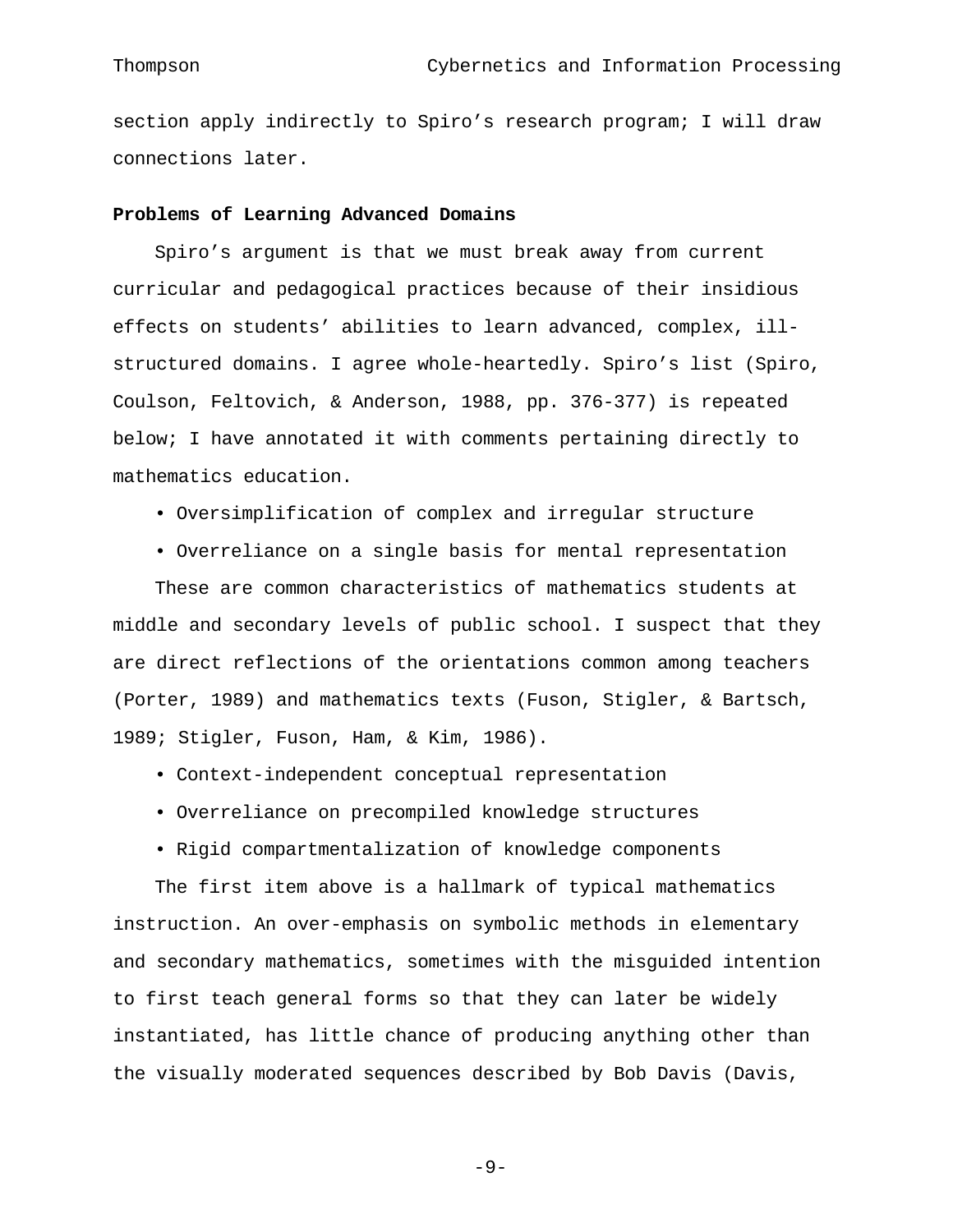#### Thompson Cybernetics and Information Processing

Jockusch, & McKnight, 1978).6 The latter two items remind me of research on schemas in mathematical understanding (Anderson, 1977; Mayer, 1981; Mayer, 1982; Wu & Yarbough, 1990). This research mistook market-enforced uniformity and stereotypicality in textbooks as somehow indicating the nature of competent mathematical understanding. What they failed to realize was that their research told us more about textbook authors' predispositions and mathematics teachers' overreliance on textbooks than about students' mathematical understandings.

- Passive transmission of knowledge
- Overreliance on "top down" processing

By "passive transmission of knowledge" I understood Spiro as referring to teachers' predilection to talk at instead of with their students, and students' learned disposition to expect such instruction. This type of instruction fits the common view that to teach is to tell (McDiarmid, Ball, & Anderson, 1989).

Spiro explained that students' overreliance on top down processing means that they approach problems thinking that the problem should be solved by applying a general rule. In mathematics and science, this shows up in students' beliefs that all problems are solved by a formula or their attempts to categorize problems by superficial characteristics (e.g., "river" problems in algebra (Mayer, 1982)).

I believe there is a common theme underneath all the problems of learning advanced ideas listed by Spiro: public school

 $6$  I should note that this characterization too often applies at college levels, too.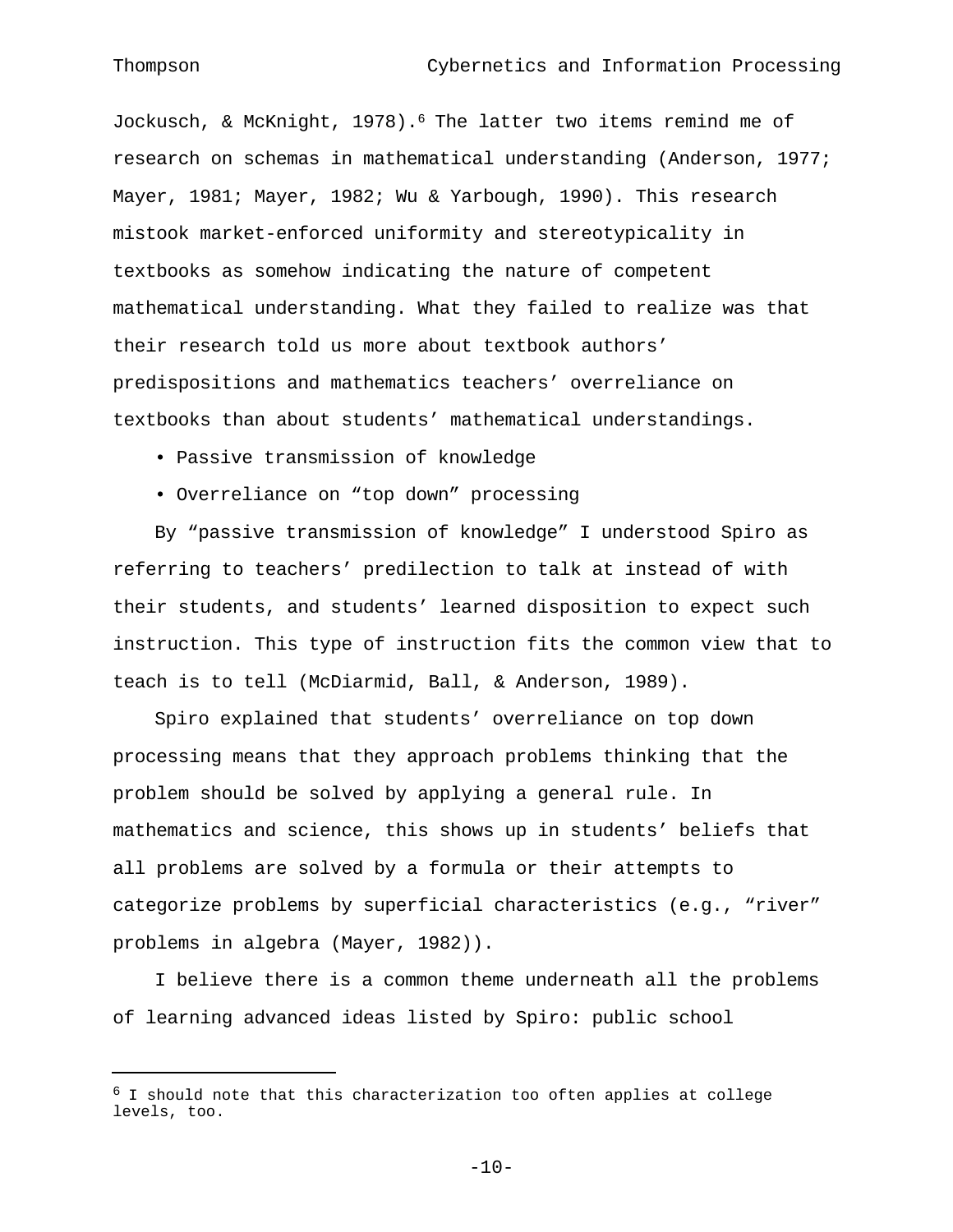#### Thompson Cybernetics and Information Processing

education. When we combine a mathematics curriculum that spirals around ever-increasing complexity of procedures instead of everincreasing sophistication of ideas (McKnight, Crosswhite, Dossey, Kifer, Swafford, Travers, & Cooney, 1987), teachers whose image of the curriculum fits with what is contained in textbooks and whose image of understanding is to remember (Thompson, in press), and a tradition of instruction delivered in incoherent chunks (Porter, 1989; Stigler & Barnes, 1988), we get our present situation.

I will give an example from a current research project being conducted with sixth graders by Alba Thompson and me. It is a whole-class teaching experiment on middle-school students' development of quantitative and algebraic reasoning. The kind of instruction used in the teaching experiment relies heavily on students' participation in conversations about the ideas being taught. Early in the experiment we noticed that most students were largely disengaged from the discussions, especially if it was another student who was speaking. We began to realize that their lack of engagement was more than lack of interest; even when they listened to a discussion they commonly did not hear what was said.

We found a plausible explanation for the resilience of their disengagement after inspecting the instruction they had received in previous years. Here is a typical pattern of engagement: The teacher explains a procedure and works several examples. The students need not pay attention to what the teacher says, they need only watch what he or she does with the examples. Then a worksheet appears in front of them. If they recognize the items on it as being like what they just observed, then they proceed to

-11-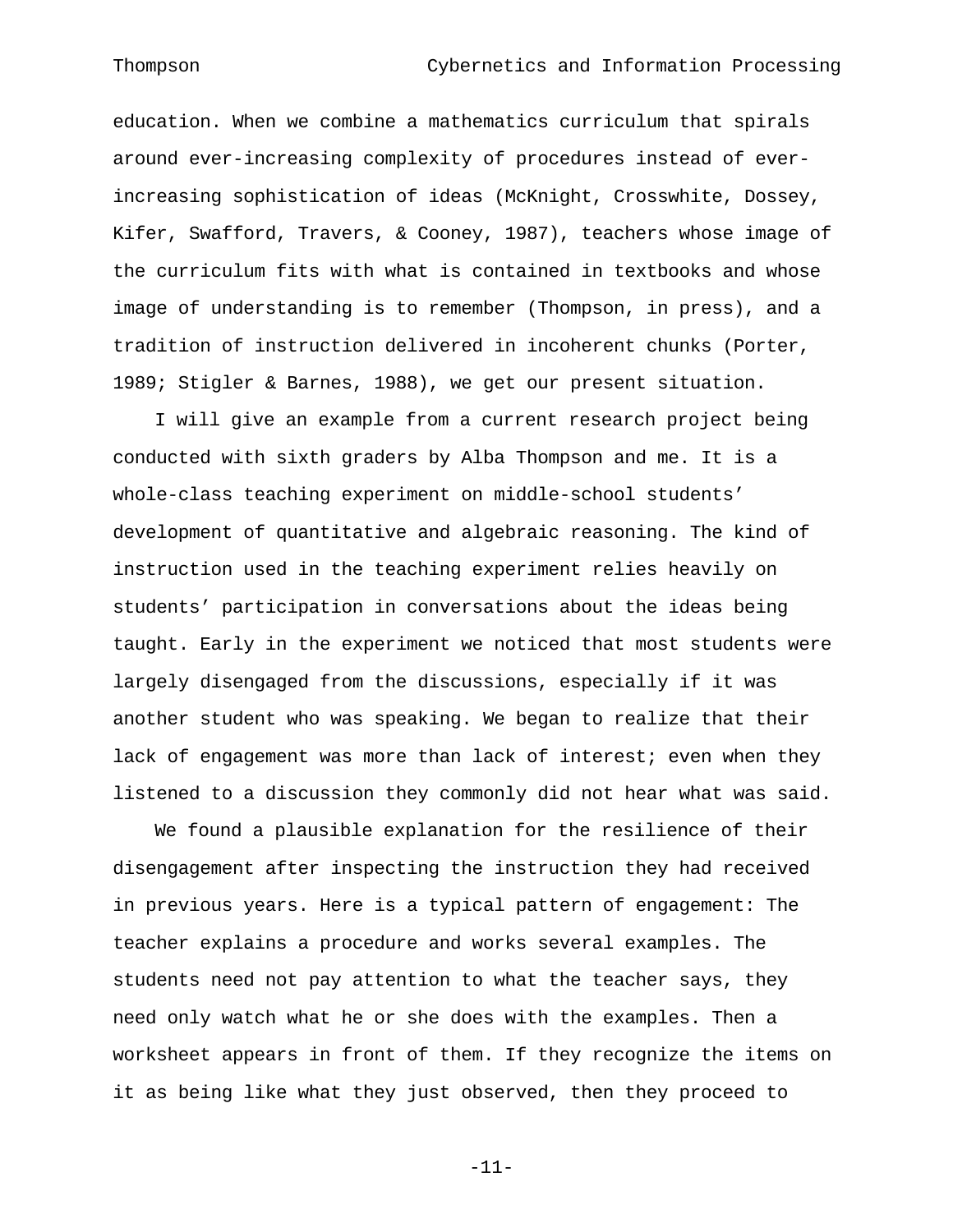mimic what they recall the teacher doing. If they do not recognize the items, or if they cannot recall what the teacher did, they raise their hands. When the teacher approaches their desk, they say "I don't understand." The teacher understands that they really mean "I don't know what to do," and proceeds by saying "Here is how to do it" as he or she works another example.7 At no time in this interchange do students need to listen and reflect on what they hear, or express a difficulty they are experiencing in terms of underlying ideas. They need only pay passing attention to the procedure they are supposed to mimic. Many students carry this image of classroom engagement from elementary and middle school into secondary school, and find little in their experiences in secondary school to keep them from carrying this image into college.

### **Advanced Learning of Introductory Ideas**

Spiro says problems of conceptual complexity and flexible knowledge acquisition occur "only later, when students reach increasingly more advanced treatments of subject matter." My research suggests that, if this is true, its truth is an artifact of our present curriculum. In three teaching experiments, one on area and volume (in preparation), one on additive structures (Thompson, in pressb), and one on speed and rate (Thompson, in pressa), two things stands out: (1) Even at the introduction of an

 $7$  I suspect that one reason that teachers feel this approach is successful is that the mathematics curriculum is populated by essentially trivial problems. On trivial problems, it is possible to experience local success by demonstrating a procedure. Were the curriculum populated with more complex problems, teachers might feel lees satisfied with this approach and students might not experience a satisfactory level of success through mimicry.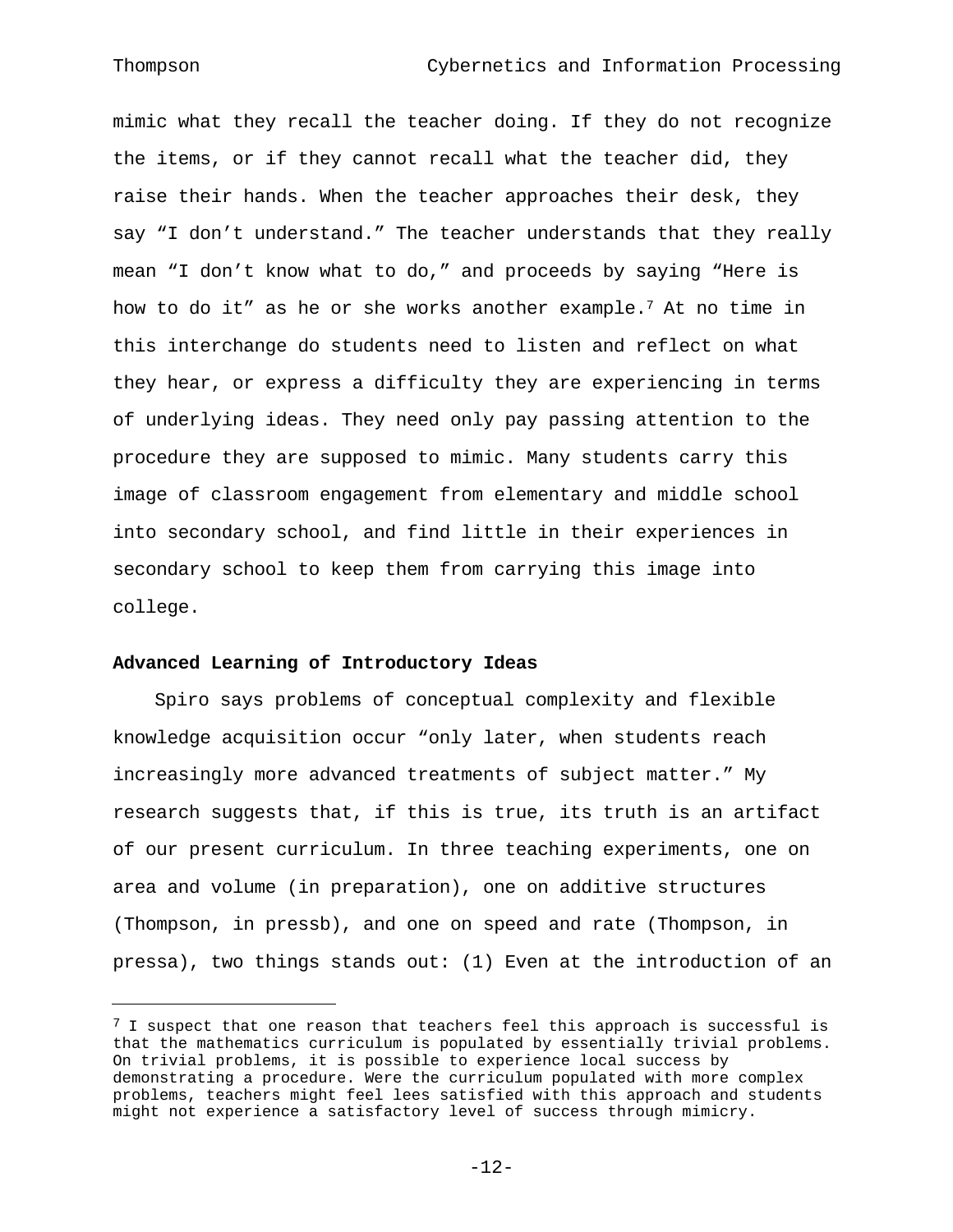idea, if the idea is trivialized (made "bite sized") it is difficult for students to go beyond their initial images of it, and (2) it is far more productive to have students deal with an idea's complexity as part of their introduction to it. The difficult problem for us is to provide support for students as they grapple with novelty and complexity simultaneously. Spiro's notion of cases as the focus of study seems promising.

We need to remove ourselves form the shackles of the subjects *we* know (e.g., mathematics) and our idea of the way it fits together. A rigorous treatment of, say, geometry, to be rigorous, need not follow an axiomatic or even a *logical* development. The only criteria we need consider is that we follow a *conceptual*  development, which may turn some things on their customary heads. For example, in our Saturday Math Club<sup>8</sup> we began geometry by focusing on the idea of invariance of relation and the dependence of relation on the construction leading to it. We used Geometer's Sketchpad (Jackiw, 1991) to have students construct figures, and then focused discussions on why a diagram changed as it did when some part of it was transformed. Discussion frequently culminated with our making "dependency diagrams"--networks of relationships among parts of a diagram--and the use of dependency diagrams to explain why the "same" figure behaved differently when made by different constructions.

The aim of focusing on invariance was that Math Clubbers come to understand that relationships remain the same under

 $-13-$ 

<sup>8</sup> The Saturday Math Club is a group of neighborhood children with whom I and Alba Thompson meet (yes, on Saturdays).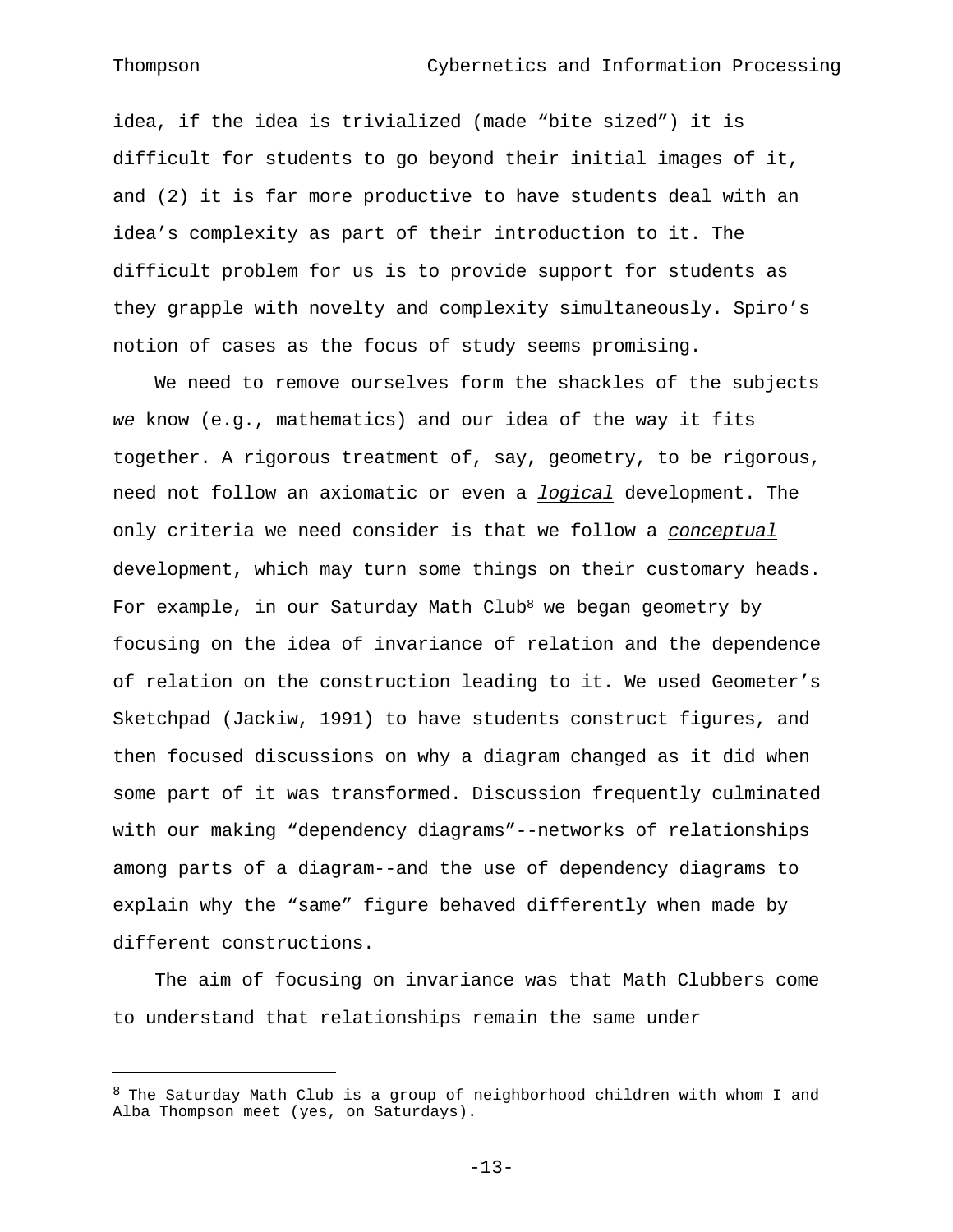transformations of an initial (given) diagram, and that equivalence of diagrams is determined by correspondence of relationships. The aim of focusing on dependence was that Math Clubbers become skilled at distinguishing contingent relations from given ones, and that they become skilled at identifying relationships that are crucial to constructions based on them.

For example, after developing constructions for inscribed and circumscribed triangles, Math Clubbers identified four relationships they had used implicitly that were central to their constructions. These were: perpendicular bisectors of a triangle are concurrent, angle bisectors of a triangle are concurrent, every point on a perpendicular bisector to a segment is equidistant from the endpoints of the segment, and every point on an angle bisector is equidistant from the sides of the angle. Their realization that their constructions for inscribed and circumscribed triangles might not always work unless these relationships are true under any circumstance made them want to establish their truth. They had a stake in it. This gave us (as instructors) a natural occasion to raise the ideas of congruent triangles--ideas upon which each of these relationships rest. By focusing on a conceptual development of geometry, we ended up following neither a logical nor an axiomatic approach.

The idea of focusing on conceptual development of a subject is consistent with Spiro's insistence that we "revisit the same material, at different times, in rearranged contexts, for different purposes, and from different conceptual perspectives" to help learners construct knowledge that is useful in complex, ill-

 $-14-$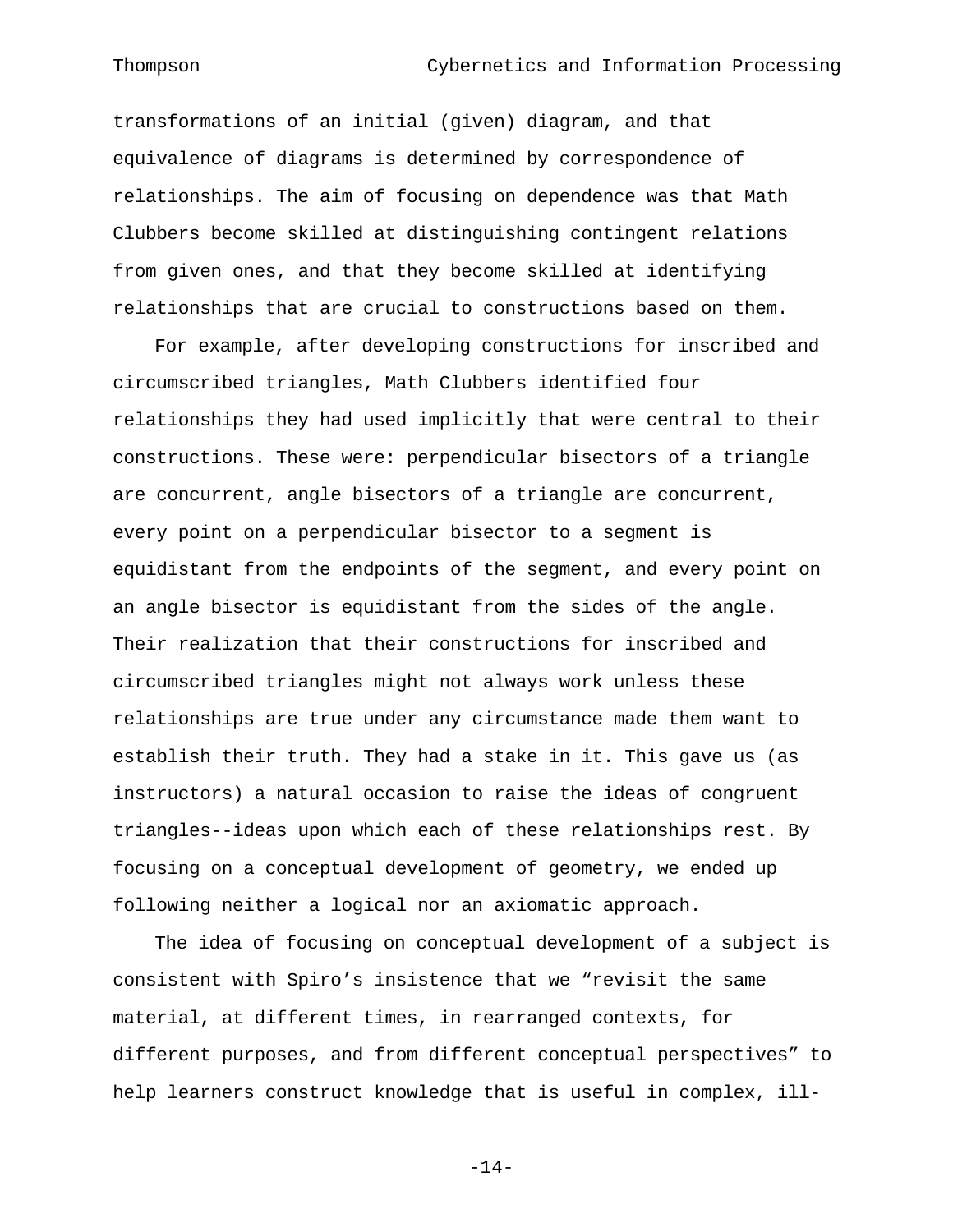i<br>L

structured situations. But it is not easy to take this approach, for we cannot begin with the intent to structure the subject according to how we know it. We must structure it with the goal that it be learnable, which may make its development appear different than the subject we or our colleagues know.<sup>9</sup>

# **Software Solutions and Constructivism**

Spiro's discussion of KANE, a hypertext environment for flexible access to varying perspectives of literary artifacts, reveals a thoughtfully and powerfully designed use of information technology to support students' development of integrated, thematic perspectives on literary pieces. It is a major advance, both technically and instructionally, over the single-minded design of software that we typically see. I tried imagining a mathematics version of KANE; here is my stab at it.

The medium would have a videodisk of a "real" situation. The situation that came to mind was "Galloping Girdy," a long, narrow suspension bridge that spanned the Tacoma Narrows at the south end of Puget Sound in Washington State. A prevailing wind through the Narrows caused sympathetic vibrations in the bridge, to the point that the bridge bucked, rolled, buckled, and finally collapsed. There is famous film footage of the final minutes before the bridge fell. Now, to understand what happened, we need to view the

<sup>&</sup>lt;sup>9</sup> At the 1991 AERA Meeting, Andy diSessa presented some work he had done with 6th-graders on representations of speed (diSessa, in press). He had taken a conceptual approach to getting the students engaged with the ideas; after his presentation, an audience member remarked that he seriously doubted that what these children were doing was physics. The representations these children developed resembled nothing in the physics he knew, and the development of the ideas was "all out of order."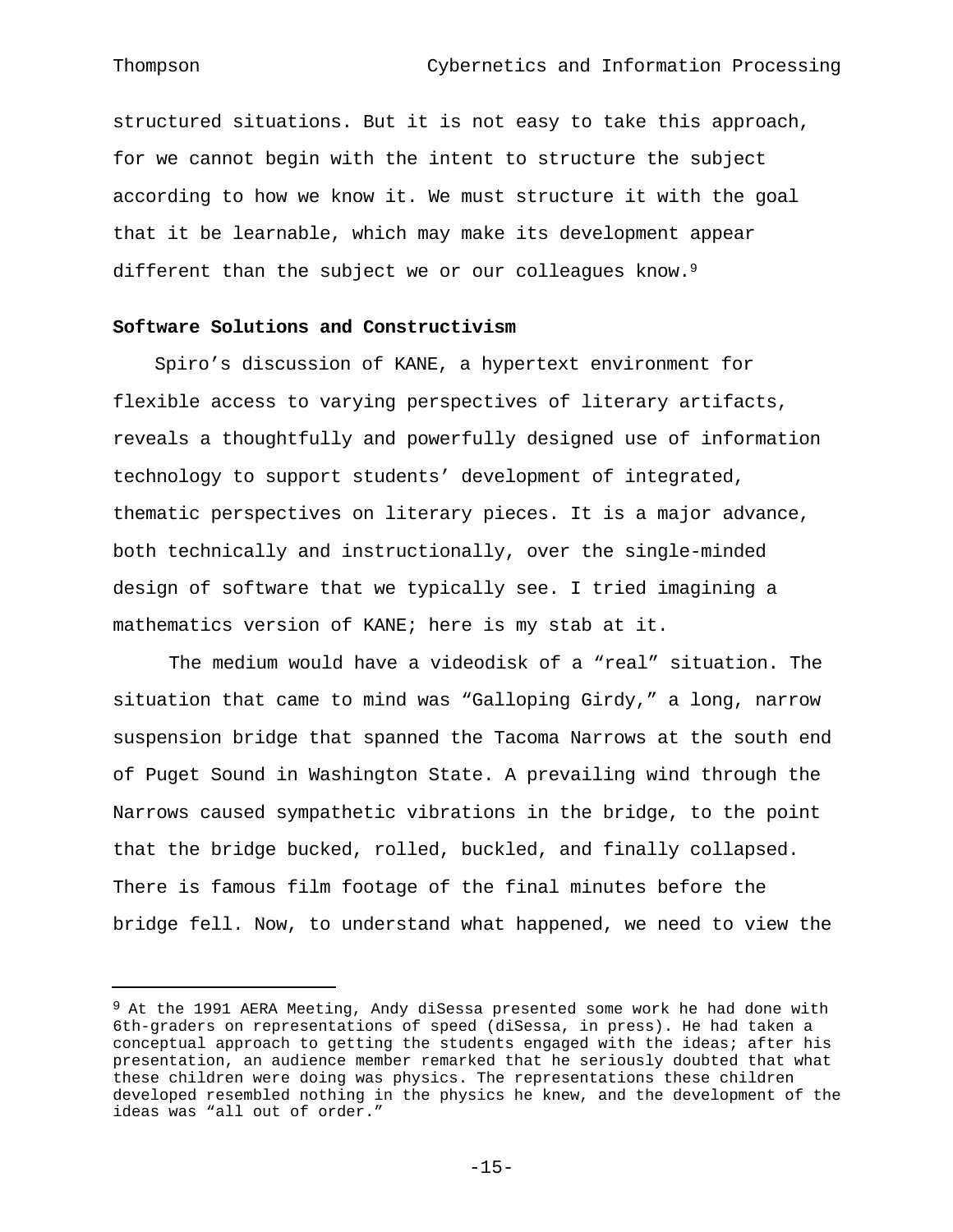bridge from multiple perspectives. From one perspective, the bridge was an air foil, like a wing. The prevailing wind lifted the bridge; turbulence made it lift more in some places than others. From another perspective, the bridge was like a vibrating string, where waves sometimes passed through it with sympathetic frequencies. The two perspectives are compounded by their interaction--the wave forms in the bridge changed its air foil characteristics, which then changed the forces acting to make it vibrate, which changed its wave forms. That is, from yet a third perspective the bridge constituted a nonlinear (chaotic) system. Now, suppose that a student could choose to have any of these perspectives dominate as an overlay on the video of the actual, galloping, bridge. Suppose also that the overlays were structured so that the more or less emphasis would be placed on visual models and correspondingly less or more emphasis would be placed on mathematical models in geometry, algebra, differential equations, and nonlinear systems. I don't have a clear image of how this might be done, but it seems like an interesting project for someone to try.

There is one aspect of KANE, and of Spiro's approach, that needs to be discussed. This is the question of whether it falls within the framework of constructivism. On one hand, it seems the themes embodied in KANE are as "ready-made" as any that Spiro criticizes. KANE provides a much richer environment of ready-made themes, and provides multiple overlays of perspectives, but "wealth corrupts" as a theme in KANE is still not a student's construction. On the other hand, it *is* a marvelously rich

 $-16-$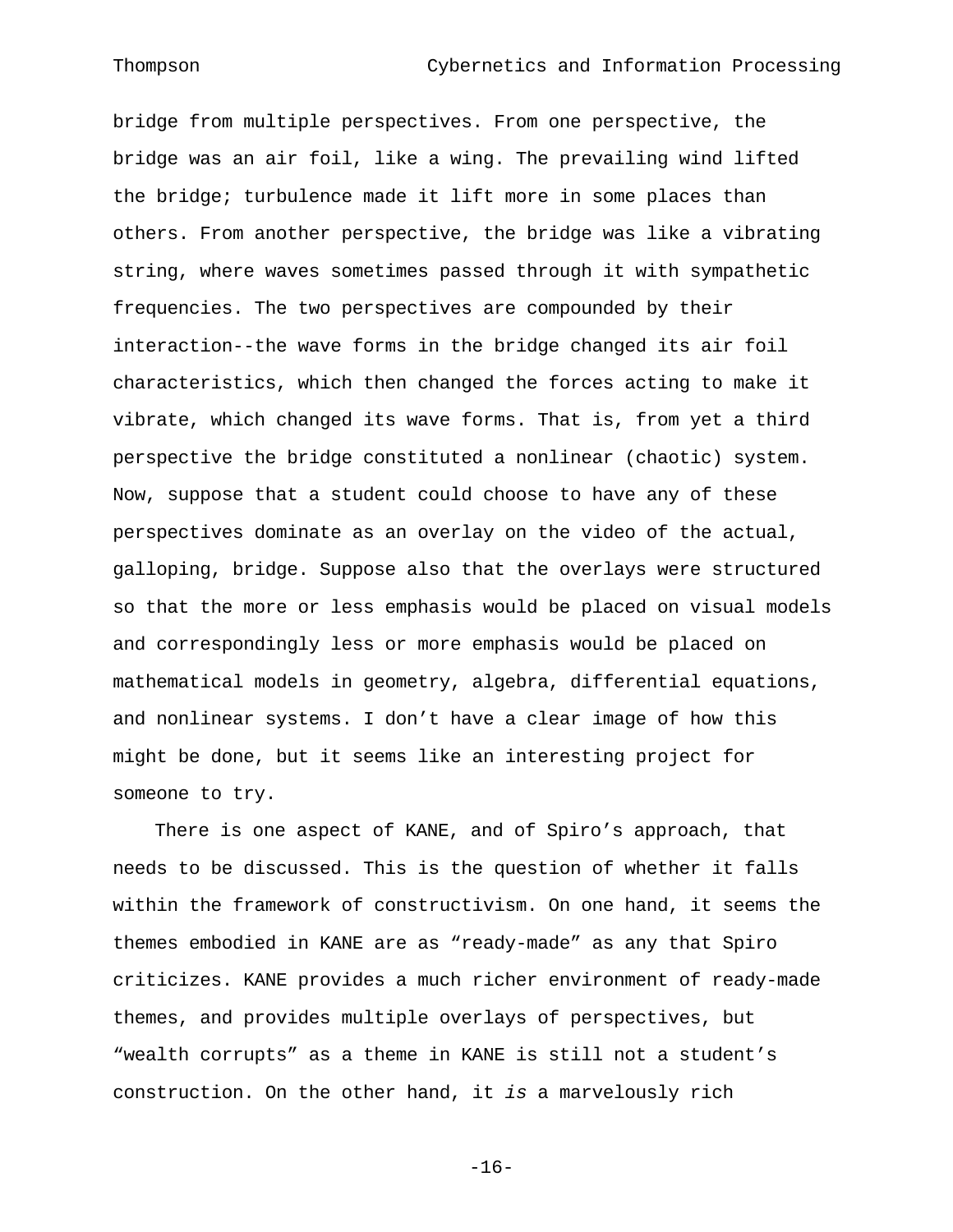environment for students to explore. If KANE is designed so that students can create their own editions--such as by building sequences of scenes, giving each scene a list of characteristics, and then summarizing these sequences according to some thematization--then it is clearly designed to support students' constructions.

I suspect that Spiro's work is in a phase where it would be productive to allow students using KANE to do some co-creating of their (Spiro et al's) theory, in the sense that Steier uses the phrase. Perhaps Spiro has already done this since writing the papers appearing before this conference. I would be delighted to hear about it.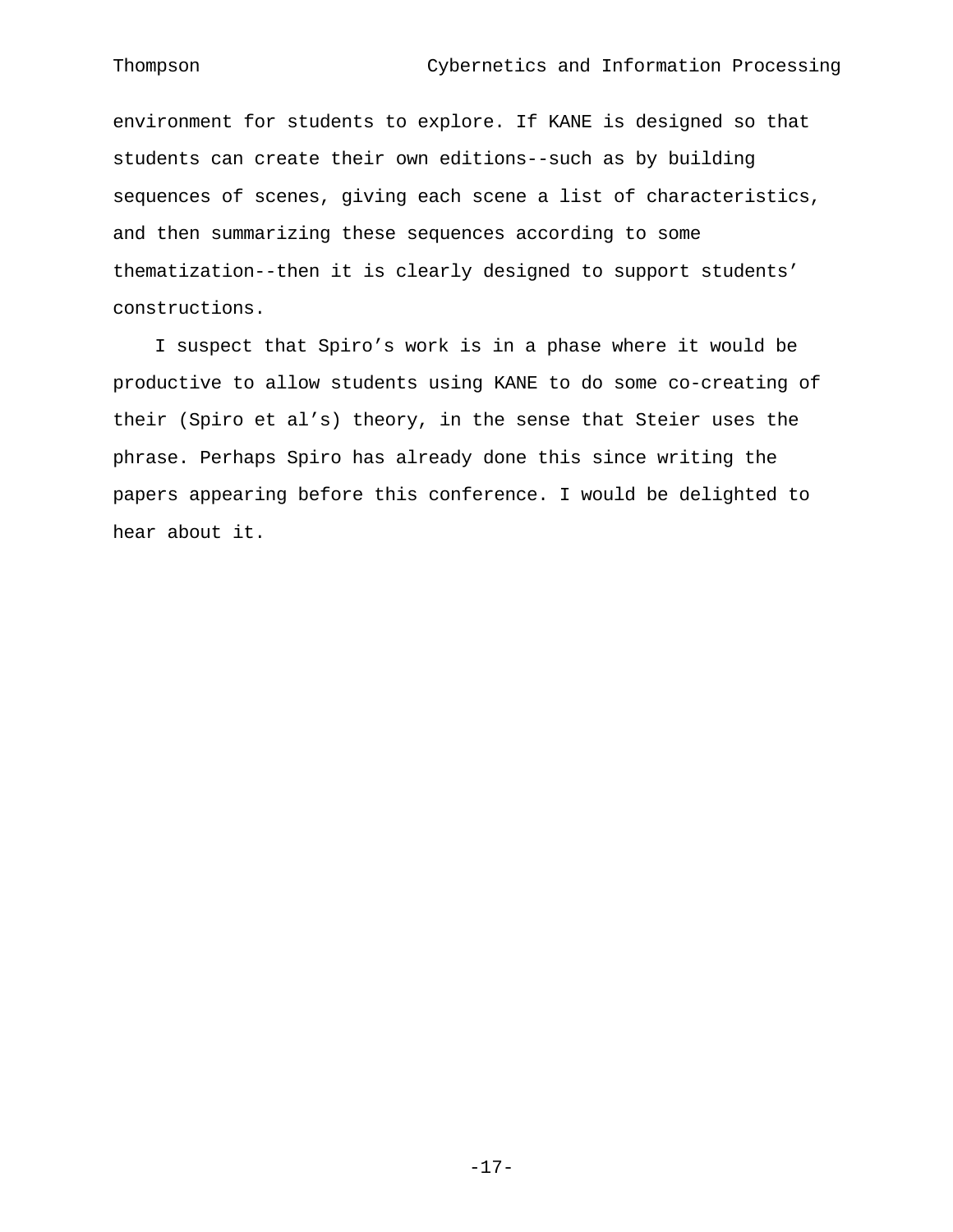# **References**

- Anderson, R. C. (1977). The notion of schemata and the educational enterprise. In R. Spiro & W. Montague (Eds.), Schooling and the acquisition of knowledge (pp. 415-431). Hillsdale, NJ: Erlbaum.
- Bauersfeld, H. (1980). Hidden dimensions in the so-called reality of a mathematics classroom. Educational Studies in Mathematics ,  $11(1)$ ,  $23-42$ .
- Bauersfeld, H. (1988). Interaction, construction, and knowledge: Alternative perspectives for mathematics education. In T. J. Cooney & D. Grouws (Eds.), Effective mathematics teaching . Reston, VA: National Council of Teachers of Mathematics.
- Bauersfeld, H. (1990). Activity theory and radical constructivism: What do they have in common, and how do they differ? In F. Steir (Ed.), Ecological understanding . Oslo, Norway: American Society of for Cybernetics.
- Bridgman, P. W. (1934). A physicist's second reaction to Mengenlehre. Scripta Mathematica, 2, 101-117; 224-234.
- Cobb, P. (1990). Multiple perspectives. In L. P. Steffe & T. Wood (Eds.), Transforming children's mathematics education (pp. 200- 215). Hillsdale, NJ: Erlbaum.
- Cobb, P., Yackel, E., & Wood, T. (1992). A constructivist alternative to the representational view of mind in mathematics education. Journal for Research in Mathematics Education, 23(1),  $2 - 33$ .
- Confrey, J. (1991, November). Steering a course between Vygotsky and Piaget. [Review of Soviet Studies in mathematics education: Volume 2. Types of Generalizaton in instruction.]. Educational Researcher, 20(8), 28-32.
- Davis, R. B., Jockusch, E., & McKnight, C. (1978). Cognitive processes involved in learning algebra. Journal of Children's Mathematical Behavior, 2(1), 10-320.
- Davydov, V. V. (1990). Types of generalization in instruction (Joan Teller, Trans.). Reston, VA: National Council of Teachers of Mathematics.
- diSessa, A. (in press). Knowledge in pieces. In G. Forman & P. Pufall (Eds.), Constructivism in the computer age . Hillsdale, NJ: Erlbaum.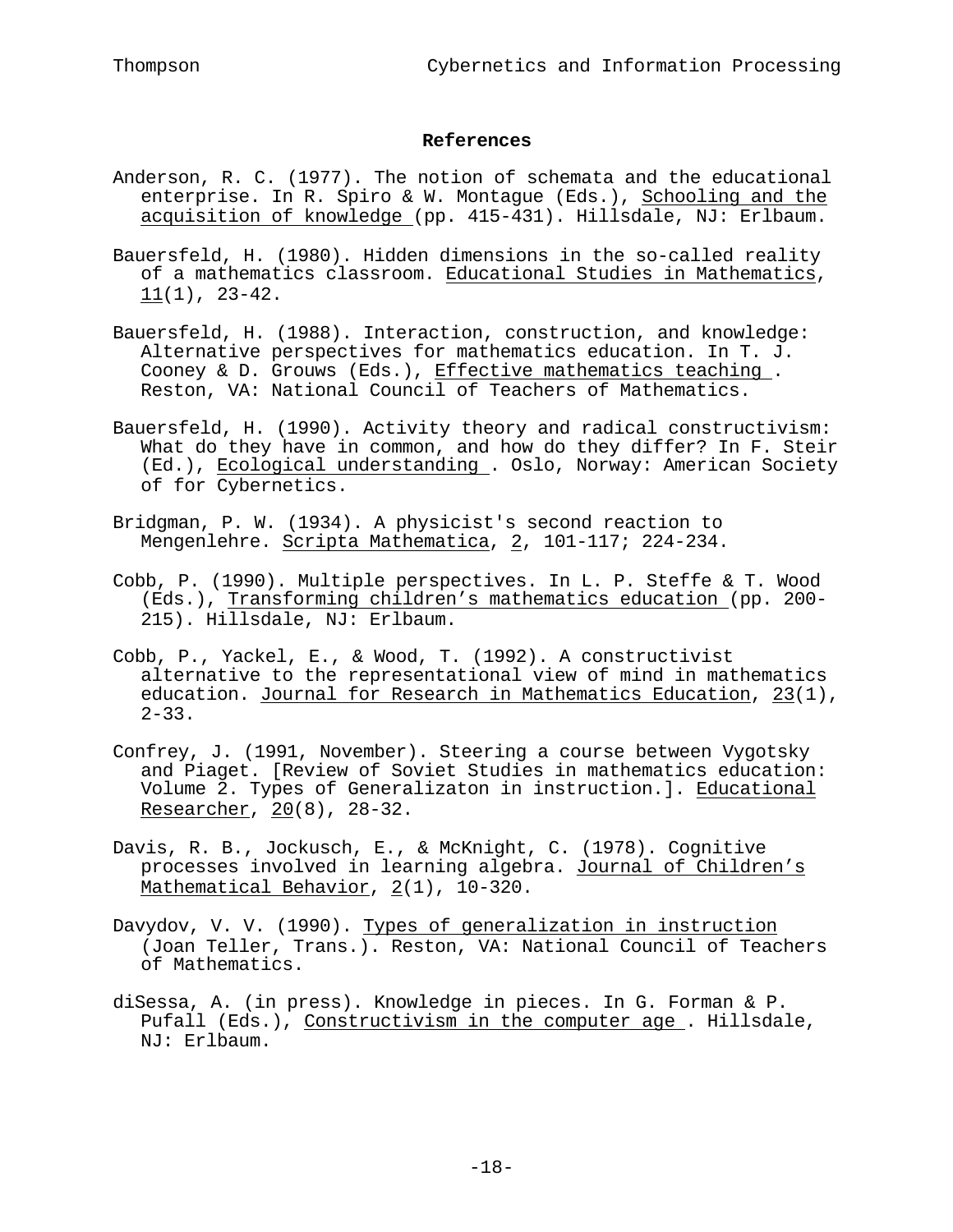- Fuson, K., Stigler, J., & Bartsch, K. (1989). Grade placement of addition and subtraction topics in Japan, Mainland China, the Soviet Union, and the United States. Journal for Research in Mathematics, ??, ??-??
- Goodwin, C., & Heritage, J. (1990). Conversation analysis. Annual Review of Anthropology, 19, 283-307.
- Jackiw, N. (1991). Geometer's Sketchpad 1.0. Computer Program for Macintosh. San Francisco, Key Curriculum Press.
- Kneebone, G. T. (1963). Mathematical logic and the foundations of mathematics . London: D. Van Nostrand.
- Lave, J. (1988a). Cognition in practice . Cambridge, UK: Cambridge University Press.
- Lave, J. (1988b, April). Word problems: A microcosm of theories of learning. Paper presented at the Annual Meeting of the American Educational Research Association, San Francisco.
- MacKay, D. M. (1955). The place of 'meaning' in the theory of information. In E. C. Cherry (Ed.), Information theory (pp. 215- 225). London: Buttersworth.
- MacKay, D. M. (1965). Cerebral organization and the conscious control of action. In J. C. Eccles (Ed.), Brain and conscious experience (pp. 422-445). New York: Springer.
- Maturana, H. (1978). Biology of language: The epistemology of reality. In G. A. Miller & E. Lenneberg (Eds.), Psychology and Biology of Language and Thought (pp. 27-63). New York: Academic Press.
- Maturana, H. (1987). Everything is said by an observer. In W. I. Thompson (Ed.), Gaia: A way of knowing . Great Barrington, MA: Lindisfarne Press.
- Mayer, R. (1981). Frequency norms and structural analysis of algebra story problems into families, categories, and templates. Instructional Science, 10, 135-175.
- Mayer, R. (1982). Memory for algebra story problems. Journal of Educational Psychology, 74(2), 199-216.
- McDiarmid, G. W., Ball, D. L., & Anderson, C. W. (1989). Why staying one chapter ahead doesn't really work: Subject-specific pedagogy. In M. C. Clinton (Ed.), Knowledge base for beginning teachers (pp. 193-206). New York: Pergamon Press.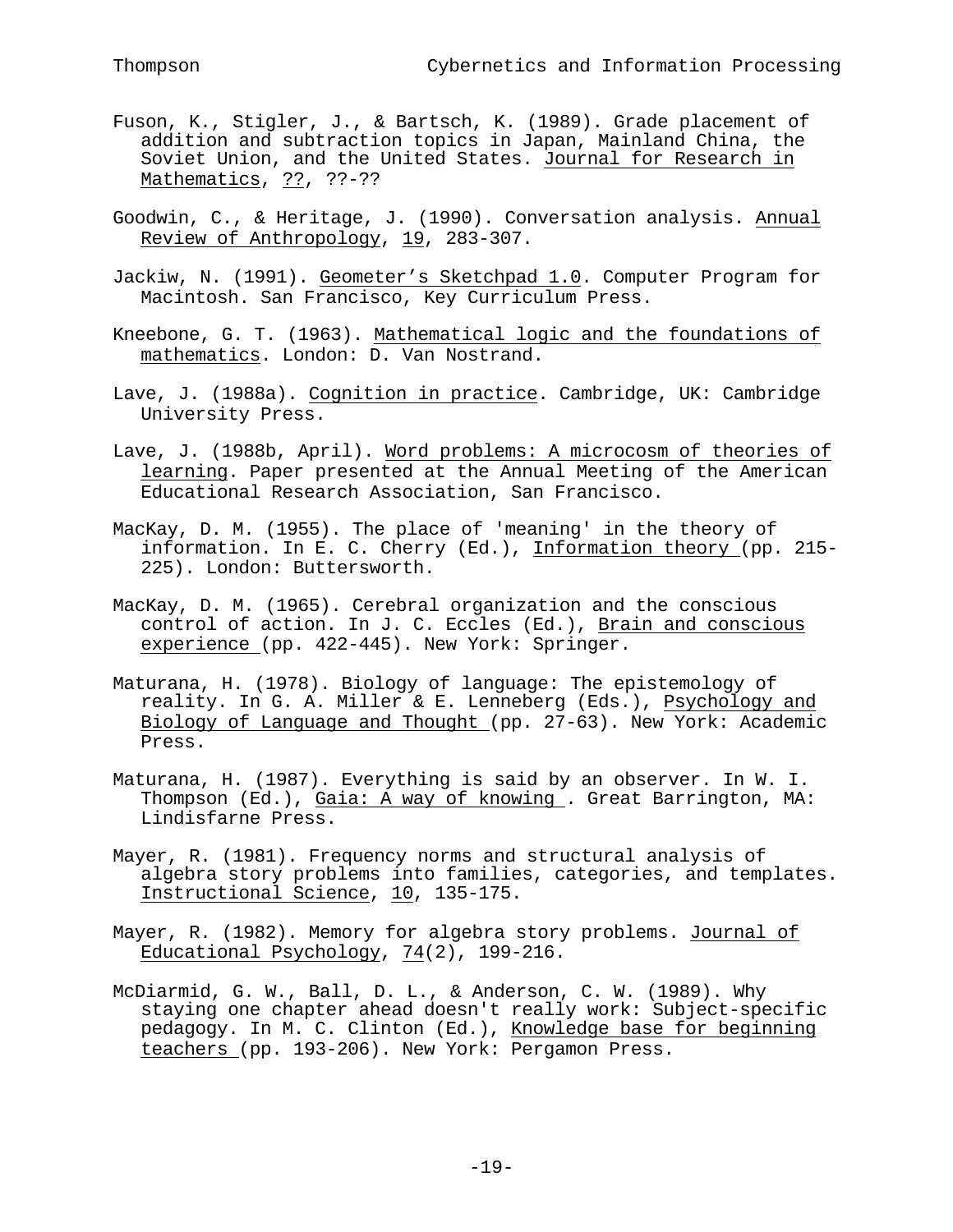- McKnight, C., Crosswhite, J., Dossey, J., Kifer, L., Swafford, J., Travers, K., & Cooney, T. (1987). The underachieving curriculum: Assessing U. S. school mathematics from an international perspective. Urbana: Stipes.
- Porter, A. (1989). A curriculum out of balance: The case of elementary mathematics. Educational Researcher, 18(5), 9-15.
- Powers, W. (1978). Quantitative analysis of purposive systems: Some spadework at the foundations of scientific psychology. Psychological Review, 85(5), 417-435.
- Richards, J. (1991). Mathematical discussions. In E. von Glasersfeld (Ed.), Radical constructivism in mathematics education . The Netherlands: Kluwer.
- Saxe, G. (1991). Culture and cognitive development: Studies in mathematical understanding . Hillsdale, NJ: Erlbaum.
- Solomon, Y. (1989). The practice of mathematics . London: Routledge & Kegan Paul.
- Spiro, R. J., Coulson, R. L., Feltovich, P. J., & Anderson, D. K. (1988). Cognitive flexibility theory: Advanced knowledgeacquisition in ill-structured domains. In Proceedings of the Tenth Annual Conference of the Cognitive Science Society (pp. 375-383). Hillsdale, NJ: Erlbaum.
- Stigler, J., & Barnes, R. (1988). Culture and mathematics learning. Review of Research in Education, 15, 253-306.
- Stigler, J., Fuson, K., Ham, M., & Kim, M. (1986). An analysis of addition and subtraction word problems in American and Soviet elementary mathematics textbooks. Cognition and Instruction , 3 (3), 153-171.
- Thompson, A. G. (in press). Teachers' beliefs and conceptions: A synthesis of research. In D. A. Grouws (Ed.), Handbook of research on mathematics teaching and learning . New York: Macmillan.
- Thompson, P. W. (1979, April). The teaching experiment in mathematics education research. Paper presented at the NCTM Research Presession, Boston, MA.
- Thompson, P. W. (1985). Understanding recursion: Process Object. In S. Damarin (Ed.), Proceedings of the 7th Annual Meeting of the North American Group for the Psychology of Mathematics Education (pp. 357-362). Columbus, OH: Ohio State University.